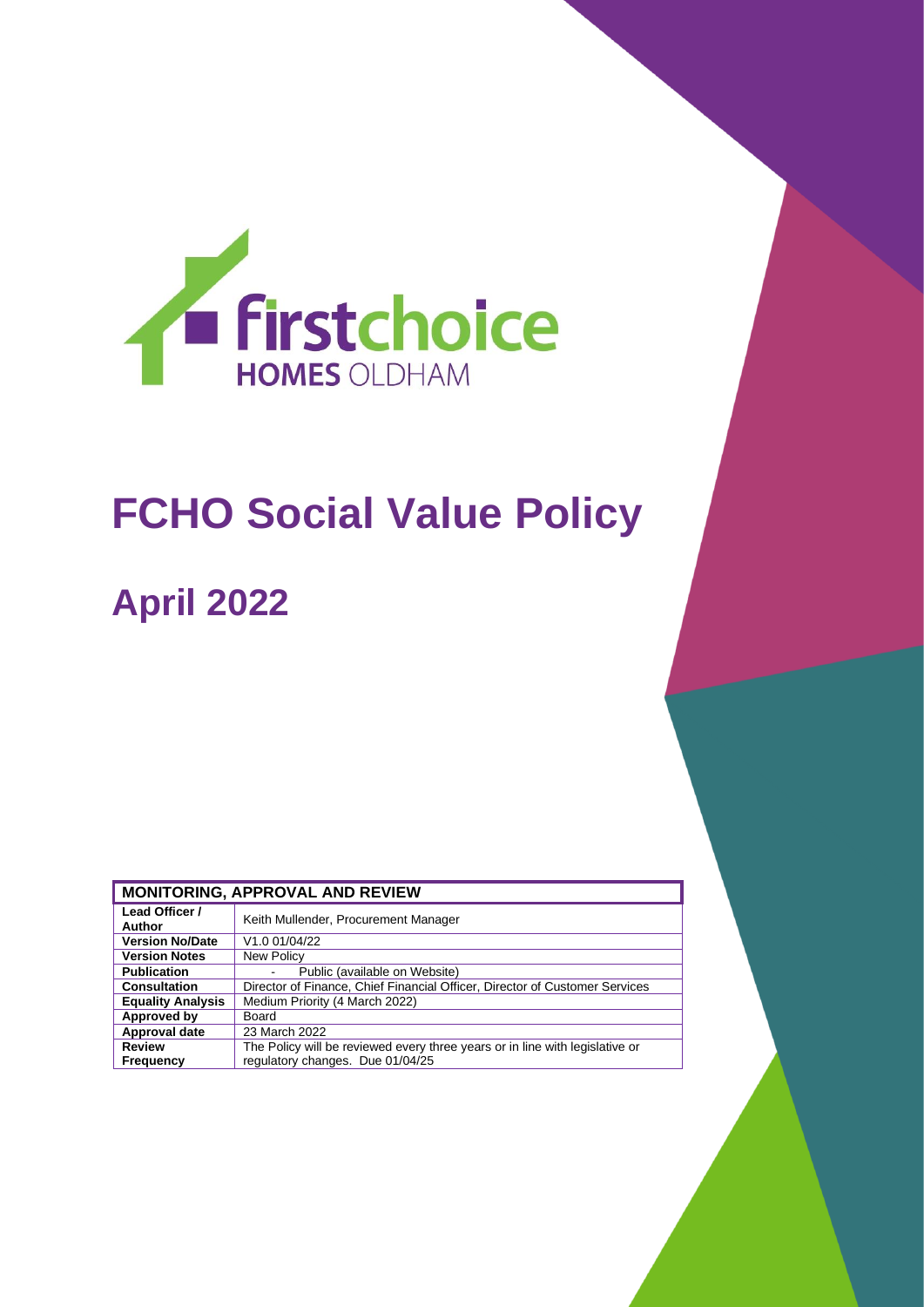## **FCHO Social Value Policy**

## **Contents**

| <b>Content</b> |                                                     | Page No        |
|----------------|-----------------------------------------------------|----------------|
| 1              | Purpose                                             | 3              |
| $\overline{2}$ | <b>Defining Social Value</b>                        | 3              |
| 3              | <b>Background and Scope</b>                         | 3              |
| 4              | <b>Our Social Value Priorities</b>                  | 3              |
| 5              | How we will create Social Value                     | $\overline{4}$ |
| 6              | Policy Implementation, Monitoring and Review        | 5              |
| $\overline{7}$ | Legislative or other Guidelines                     | 5              |
| 8              | Links to First Choice Homes Oldham's Corporate Plan | 6              |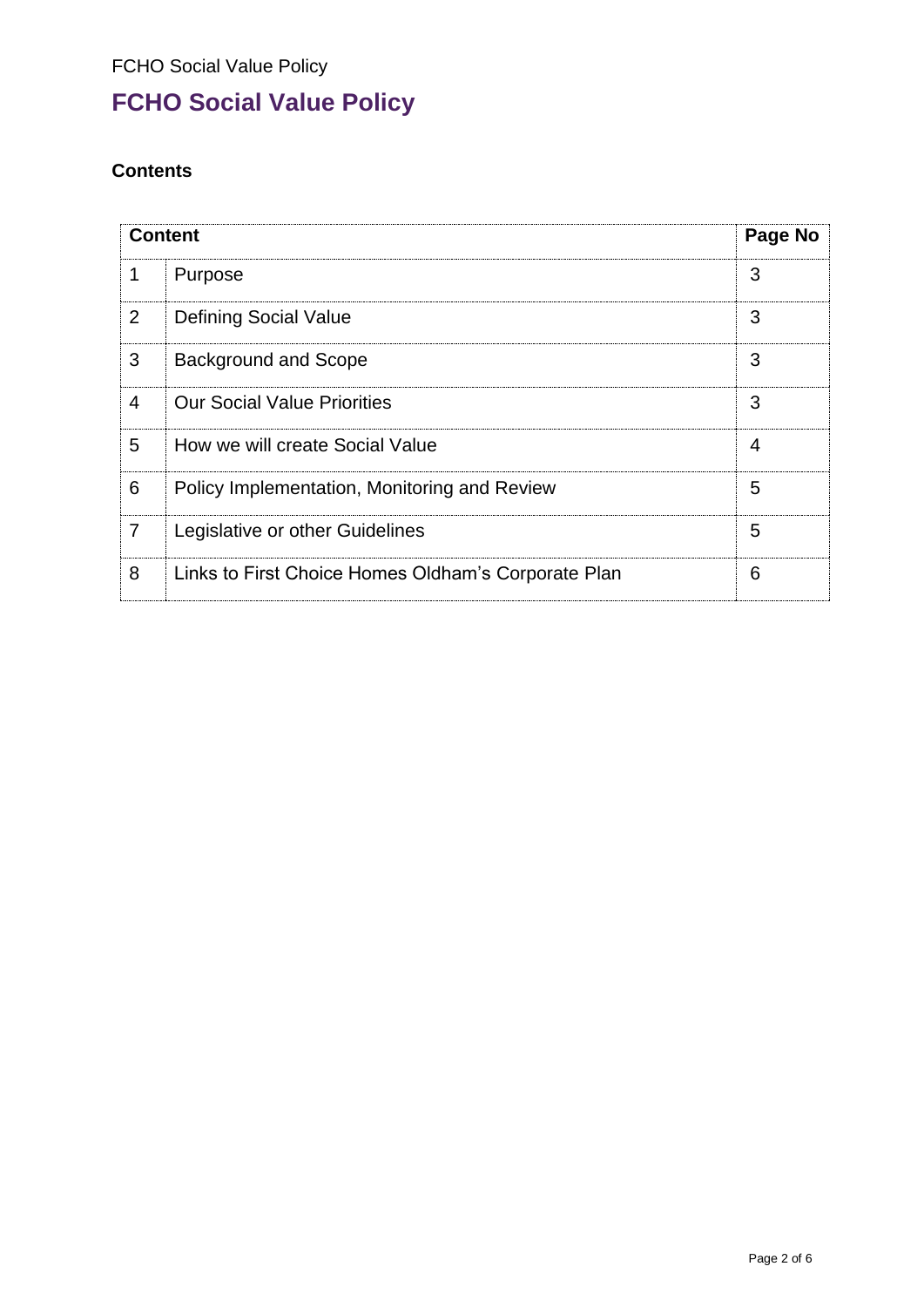### **1 Purpose**

1.1 The purpose of this Policy is to ensure that First Choice Homes Oldham (FCHO) supports customers, their families and other service users to become more actively involved in and contribute positively to the communities in which they live. FCHO will encourage positive behaviour, help to sustain tenancies and contribute to creating confident and vibrant communities.

## **2. Defining Social Value**

2.1 The Chartered Institute of Housing (CIH) defines Social Value as 'the wider non-financial impacts of programmes, organisations, and projects, especially on the wellbeing of individuals, communities and of the environment'.

FCHO sees Social Value as a process for us to meet our obligations to deliver goods, services, works and utilities in a way that achieves value for money on a whole life basis in terms of generating benefits not only to the organisation, but also to our customers and the local economy, whilst minimising damage to the environment.

FCHO can achieve this through the creation of jobs and training opportunities, supporting local employment and community projects as well as by promoting the social and economic wellbeing of our customers to ensure we have strong, vibrant and thriving communities.

#### **3. Background and Scope**

- 3.1 The Public Services (Social Value) Act 2012 came into force on 31 January 2013. It is now a legal obligation for local authorities and other public bodies to consider the social good that could come from the procurement of services before they embark upon it. The aim of the Act is not to alter the commissioning and procurement processes, but to ensure that, as part of these processes, public sector bodies consider the wider impact of the services delivery. It allows authorities, for example, to choose a supplier under a tendering process who not only provides the most economically advantageous service, but one which also goes beyond the basic contract terms and secures wider benefits for the community.
- 3.2 Together, the Public Services Act and this Policy provide an opportunity to deliver a cohesive yet flexible and innovative approach to generating social value through our procurement and operations.
- 3.3 We will continue to build on the strong foundations we have achieved through our in house support teams and through previously ground-breaking projects like the Asset-Based Community Development (ABCD) initiative.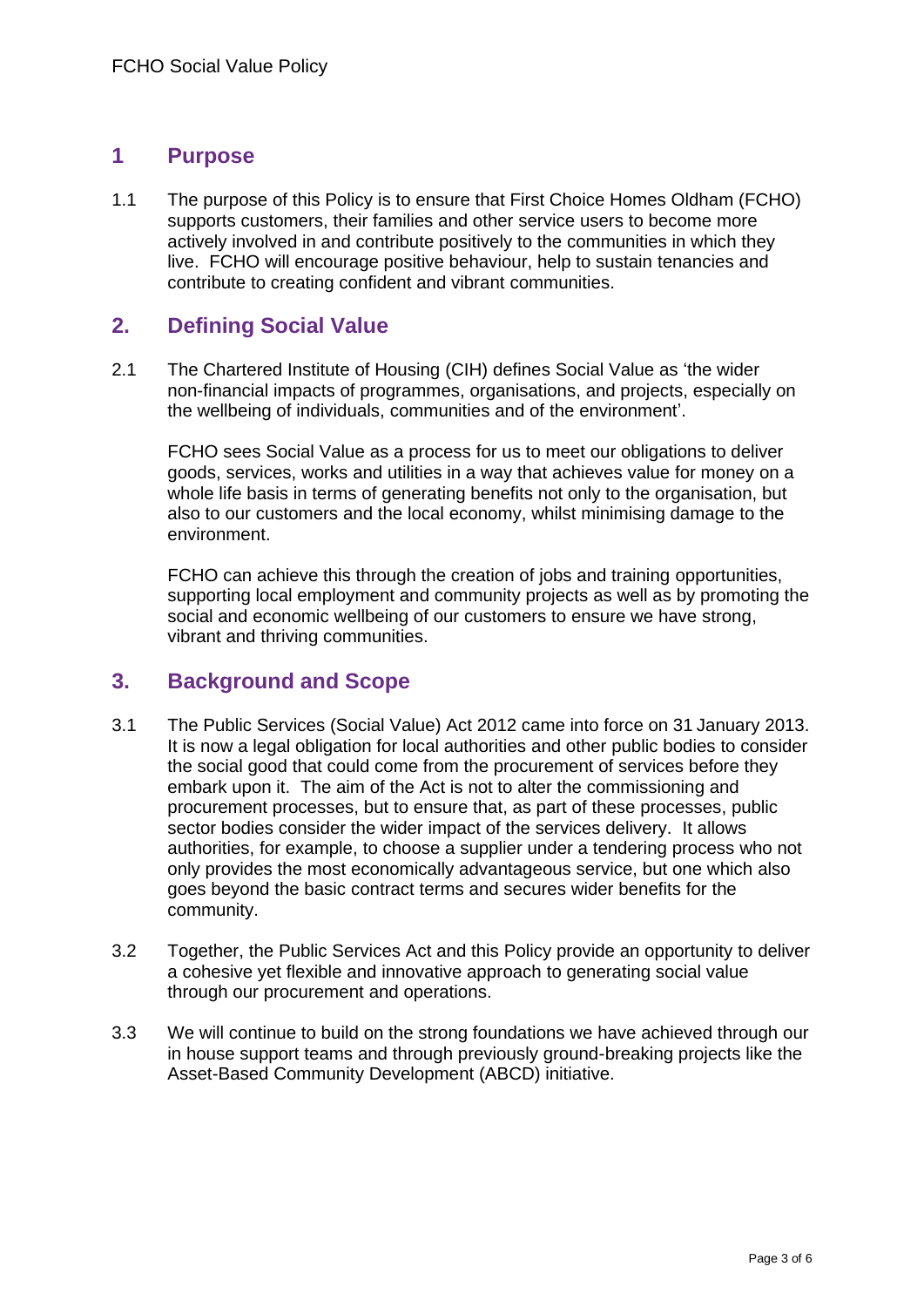## **4 Our Social Value Priorities**

#### **People**

- 4.1 Promoting employment opportunities and economic sustainability reducing unemployment through the provision of work experience and facilitating the development of skills through training initiatives.
- 4.2 Promoting citizen engagement encouraging resident participation and promotion of active citizenship.
- 4.3 Providing affordable social housing with a range of tenure options that support the differing needs of our customers.
- 4.4 Promoting healthy lifestyles in our communities by providing and supporting activities and services that improve wellbeing and reduce social isolation, in partnership with health, social care and local authority services.

#### **Community**

- 4.5 Building capacity and sustainability of the voluntary and community sector by providing practical support for local voluntary and community groups.
- 4.6 Promoting equity and fairness targeting those in the greatest need or facing the greatest disadvantage, tackling deprivation across the borough.
- 4.7 Promoting environmental sustainability reducing wastage, limiting energy consumption and procuring goods and service from sustainable sources.
- 4.8 Building stronger and resourceful communities that are resilient by supporting the capacity of local groups and individuals to help themselves.
- 4.9 Actively working to maintain and increase tenancy retention by ensuring that our homes and communities are places where our customers want to live.

#### **Local Economy**

- 4.10 Supporting the local economy by committing to source, where feasible from local supply chains.
- 4.11 Reducing digital exclusion, by providing equal access and capacity to use Information and Communications Technologies (ICT).
- 4.12 Committing to the Living Wage as an employer and supporting the Governments' living wage campaign through our appointed supply chains.
- 4.13 Pursuing opportunities for joint delivery and external funding through government backed social investment and work programmes.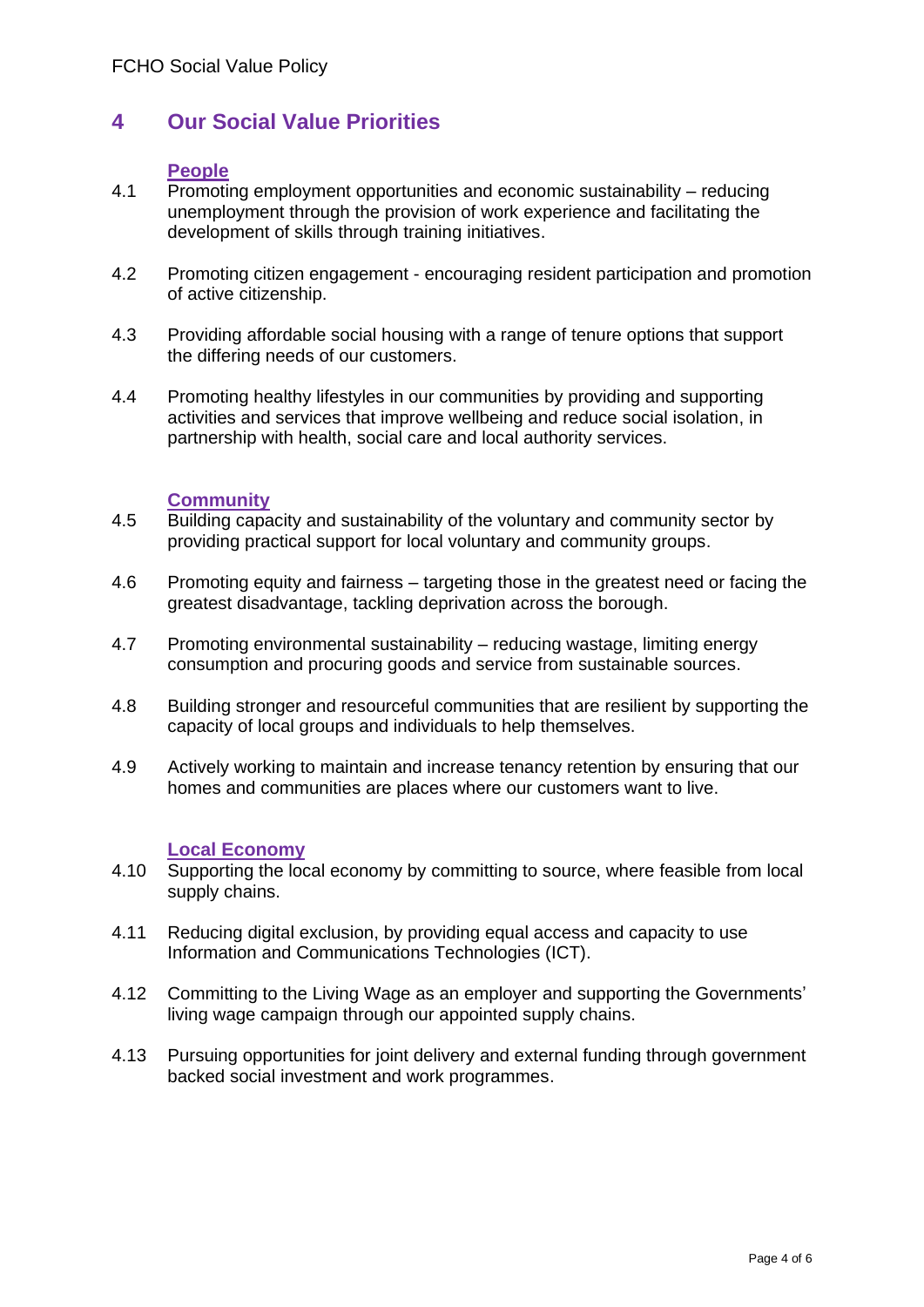## **5. How we will create Social Value**

- 5.1 We will include social value provision in terms of deliverable benefits from our supply chain and procurement activities.
- 5.2 We will commit to sourcing from local suppliers, where possible, to support the local economy.
- 5.3 We will increase the use of renewable energy across our operations, offices and homes and support our customers to better manage their energy demands through improvements in the fabric of their homes.
- 5.4 We will reduce the amount of waste generated across all relevant business activities and support our customers to reduce and better manage their waste through a range of initiatives and waste / recycling options.
- 5.5 We will commit to sustaining customer tenancies through supporting the changing needs of our customers.
- 5.6 We will commit to supporting customers to achieving sustainable employment.
- 5.7 We will facilitate the delivery of beneficial community projects and customer engagement activities.
- 5.8 We will actively seek out opportunities to work with a wide range of partners to create opportunities and build resilience in our local communities.
- 5.9 We will seek to secure external funding to support our customers, our properties, and our communities.
- 5.10 We will offer a range of home rental/ownership options to meet the needs of our local communities.

## **6 Policy Implementation, Monitoring and Review**

- 6.1 This Policy will be reviewed through team plans and strategies, supported by SMART action plans and by making use of social value measurement tools.
- 6.2 Across all aspects of social investment activity, social dividend will look to be maximised, by working closely with appropriate partners and stakeholders and attracting external funding where appropriate, without compromising on the organisation's aims and values.
- 6.3 FCHO will produce an annual social value report to share our achievements with our customers and other key stakeholders.

## **7 Legislative or other Guidelines**

#### **7.1 Legislation**

FCHO will ensure that this policy complies with all relevant legislation and takes account of current best practice including the Greater Manchester